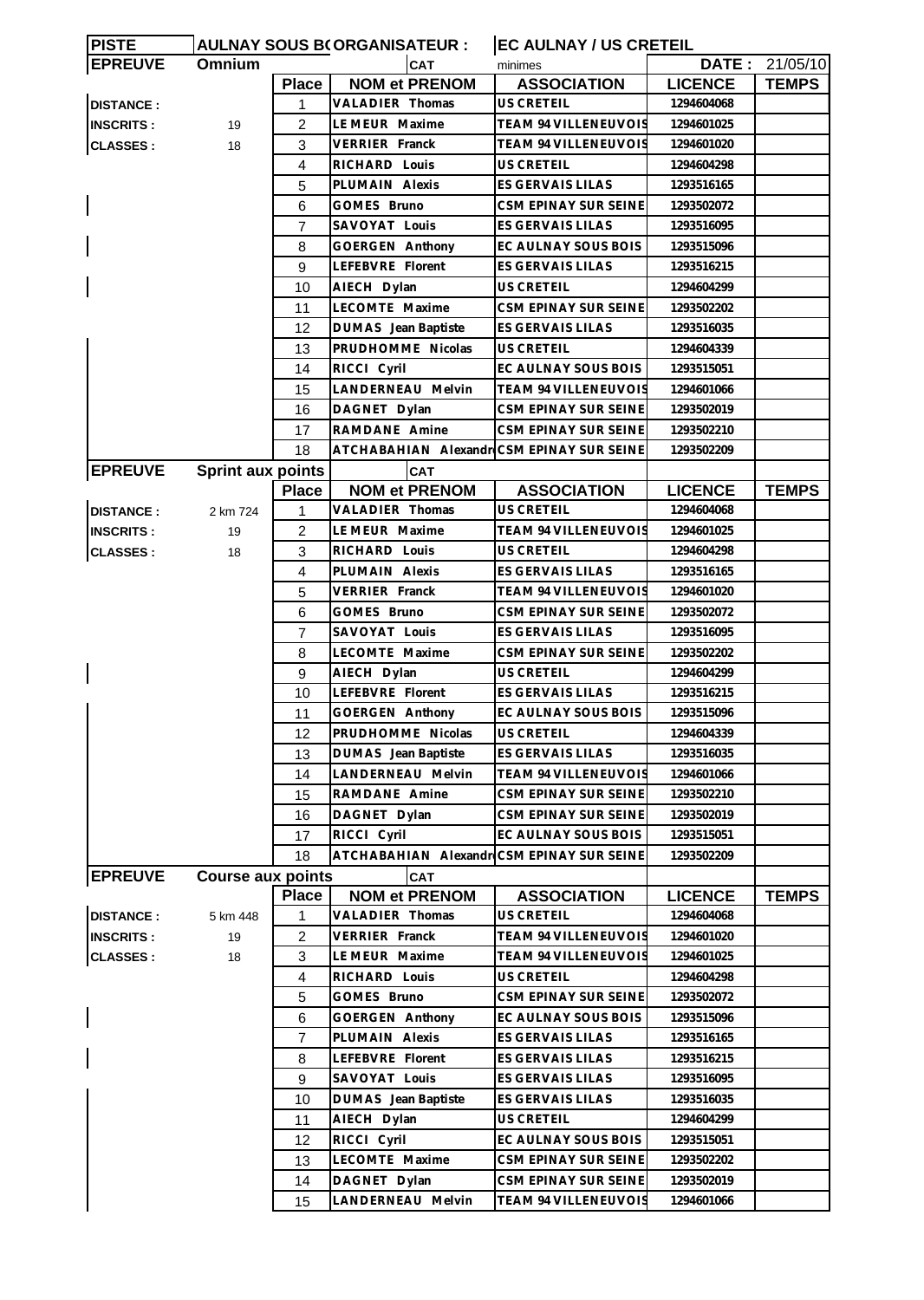|                  |                          | 16             | PRUDHOMME Nicolas                          | <b>US CRETEIL</b>           | 1294604339     |              |
|------------------|--------------------------|----------------|--------------------------------------------|-----------------------------|----------------|--------------|
|                  |                          | 17             | ATCHABAHIAN Alexandr CSM EPINAY SUR SEINE  |                             | 1293502209     |              |
|                  |                          | 18             | RAMDANE Amine                              | <b>CSM EPINAY SUR SEINE</b> | 1293502210     |              |
| <b>EPREUVE</b>   | Omnium                   |                | CAT                                        | cadets                      |                |              |
|                  |                          | <b>Place</b>   | <b>NOM et PRENOM</b>                       | <b>ASSOCIATION</b>          | <b>LICENCE</b> | <b>TEMPS</b> |
| <b>DISTANCE:</b> |                          | 1              | VERRIER Joseph                             | TEAM 94 VILLENEUVOIS        | 1294601022     |              |
| <b>INSCRITS:</b> | 14                       | $\overline{2}$ | DO REGO PEREIRA Fabio                      | TEAM 94 VILLENEUVOIS        | 1294601080     |              |
| <b>CLASSES:</b>  | 12                       | 3              | ROUSSEAU Jayson                            | EC MONTGERON VIGNE          | 1291307253     |              |
|                  |                          | 4              | AUBERNON Erwann                            | <b>US CRETEIL</b>           | 1294604112     |              |
|                  |                          | 5              | <b>DIAS Alexis</b>                         | SC VAL D'ARRE               | 1960105171     |              |
|                  |                          | 6              | NOEL Aurélien                              | PARISIS A.C. 95             | 1295714246     |              |
|                  |                          | $\overline{7}$ | <b>MIRAMON Pierre</b>                      | ARGENTEUIL V.S.C. 95        | 1295708225     |              |
|                  |                          | 8              | EVENOT Killian                             | EC AULNAY SOUS BOIS         | 1293515207     |              |
|                  |                          | 9              | PRUDHOMME Alexandre                        | <b>US CRETEIL</b>           | 1294604340     |              |
|                  |                          | 10             | <b>TURAN Ferdi</b>                         | <b>US CRETEIL</b>           | 1294604047     |              |
|                  |                          | 11             | ROULAND Hugo                               | AV THIAIS                   | 1294627113     |              |
|                  |                          | 12             | <b>KRAUSCH Lucas</b>                       | EC AULNAY SOUS BOIS         | 1293515244     |              |
| <b>EPREUVE</b>   | <b>Sprint aux points</b> |                | CAT                                        |                             |                |              |
|                  |                          | <b>Place</b>   | <b>NOM et PRENOM</b>                       | <b>ASSOCIATION</b>          | <b>LICENCE</b> | <b>TEMPS</b> |
| <b>DISTANCE:</b> | 4 km 540                 | 1              | DO REGO PEREIRA Fabio                      | <b>TEAM 94 VILLENEUVOIS</b> | 1294601080     |              |
| <b>INSCRITS:</b> | 14                       | $\overline{2}$ | <b>DIAS Alexis</b>                         | SC VAL D'ARRE               | 1960105171     |              |
| <b>CLASSES:</b>  | 12                       | 3              | NOEL Aurélien                              | PARISIS A.C. 95             | 1295714246     |              |
|                  |                          | $\overline{4}$ | AUBERNON Erwann                            | <b>US CRETEIL</b>           | 1294604112     |              |
|                  |                          | 5              | VERRIER Joseph                             | TEAM 94 VILLENEUVOIS        | 1294601022     |              |
|                  |                          | 6              | ROUSSEAU Jayson                            | EC MONTGERON VIGNE          | 1291307253     |              |
|                  |                          | $\overline{7}$ | <b>MIRAMON Pierre</b>                      | ARGENTEUIL V.S.C. 95        | 1295708225     |              |
|                  |                          | 8              | EVENOT Killian                             | EC AULNAY SOUS BOIS         | 1293515207     |              |
|                  |                          | 9              | ROULAND Hugo                               | <b>AV THIAIS</b>            | 1294627113     |              |
|                  |                          | 10             | TURAN Ferdi                                | US CRETEIL                  | 1294604047     |              |
|                  |                          | 11             | PRUDHOMME Alexandre                        | <b>US CRETEIL</b>           | 1294604340     |              |
|                  |                          | 12             | KRAUSCH Lucas                              | EC AULNAY SOUS BOIS         | 1293515244     |              |
| <b>EPREUVE</b>   | <b>Elimination</b>       |                | CAT                                        |                             |                |              |
|                  |                          | <b>Place</b>   | <b>NOM et PRENOM</b>                       | <b>ASSOCIATION</b>          | <b>LICENCE</b> | <b>TEMPS</b> |
| <b>DISTANCE:</b> |                          | 1              | VERRIER Joseph                             | <b>TEAM 94 VILLENEUVOIS</b> | 1294601022     |              |
| <b>INSCRITS:</b> | 14                       | 2              | ROUSSEAU Jayson                            | EC MONTGERON VIGNE          | 1291307253     |              |
| <b>CLASSES:</b>  | 12                       | 3              | DO REGO PEREIRA Fabio TEAM 94 VILLENEUVOIS |                             | 1294601080     |              |
|                  |                          | 4              | <b>MIRAMON Pierre</b>                      | ARGENTEUIL V.S.C. 95        | 1295708225     |              |
|                  |                          | 5              | NOEL Aurélien                              | PARISIS A.C. 95             | 1295714246     |              |
|                  |                          | 6              | AUBERNON Erwann                            | US CRETEIL                  | 1294604112     |              |
|                  |                          | $\overline{7}$ | EVENOT Killian                             | EC AULNAY SOUS BOIS         | 1293515207     |              |
|                  |                          | 8              | <b>DIAS Alexis</b>                         | SC VAL D'ARRE               | 1960105171     |              |
|                  |                          | 9              | PRUDHOMME Alexandre                        | US CRETEIL                  | 1294604340     |              |
|                  |                          | 10             | <b>TURAN Ferdi</b>                         | US CRETEIL                  | 1294604047     |              |
|                  |                          | 11             | KRAUSCH Lucas                              | EC AULNAY SOUS BOIS         | 1293515244     |              |
|                  |                          | 12             | ROULAND Hugo                               | AV THIAIS                   | 1294627113     |              |
| <b>EPREUVE</b>   | <b>Course aux points</b> |                | <b>CAT</b>                                 |                             |                |              |
|                  |                          | <b>Place</b>   | <b>NOM et PRENOM</b>                       | <b>ASSOCIATION</b>          | <b>LICENCE</b> | <b>TEMPS</b> |
| <b>DISTANCE:</b> | 5 km 448                 | 1              | VERRIER Joseph                             | <b>TEAM 94 VILLENEUVOIS</b> | 1294601022     |              |
| <b>INSCRITS:</b> | 14                       | $\overline{c}$ | ROUSSEAU Jayson                            | EC MONTGERON VIGNE          | 1291307253     |              |
| <b>CLASSES:</b>  | 12                       | 3              | AUBERNON Erwann                            | US CRETEIL                  | 1294604112     |              |
|                  |                          | 4              | DO REGO PEREIRA Fabio                      | <b>TEAM 94 VILLENEUVOIS</b> | 1294601080     |              |
|                  |                          | 5              | PRUDHOMME Alexandre                        | US CRETEIL                  | 1294604340     |              |
|                  |                          | 6              | <b>DIAS Alexis</b>                         | SC VAL D'ARRE               | 1960105171     |              |
|                  |                          | 7              | EVENOT Killian                             | EC AULNAY SOUS BOIS         | 1293515207     |              |
|                  |                          | 8              | NOEL Aurélien                              | PARISIS A.C. 95             | 1295714246     |              |
|                  |                          | 9              | <b>TURAN Ferdi</b>                         | US CRETEIL                  | 1294604047     |              |
|                  |                          | 10             | MIRAMON Pierre                             | ARGENTEUIL V.S.C. 95        | 1295708225     |              |
|                  |                          | 11             | ROULAND Hugo                               | <b>AV THIAIS</b>            | 1294627113     |              |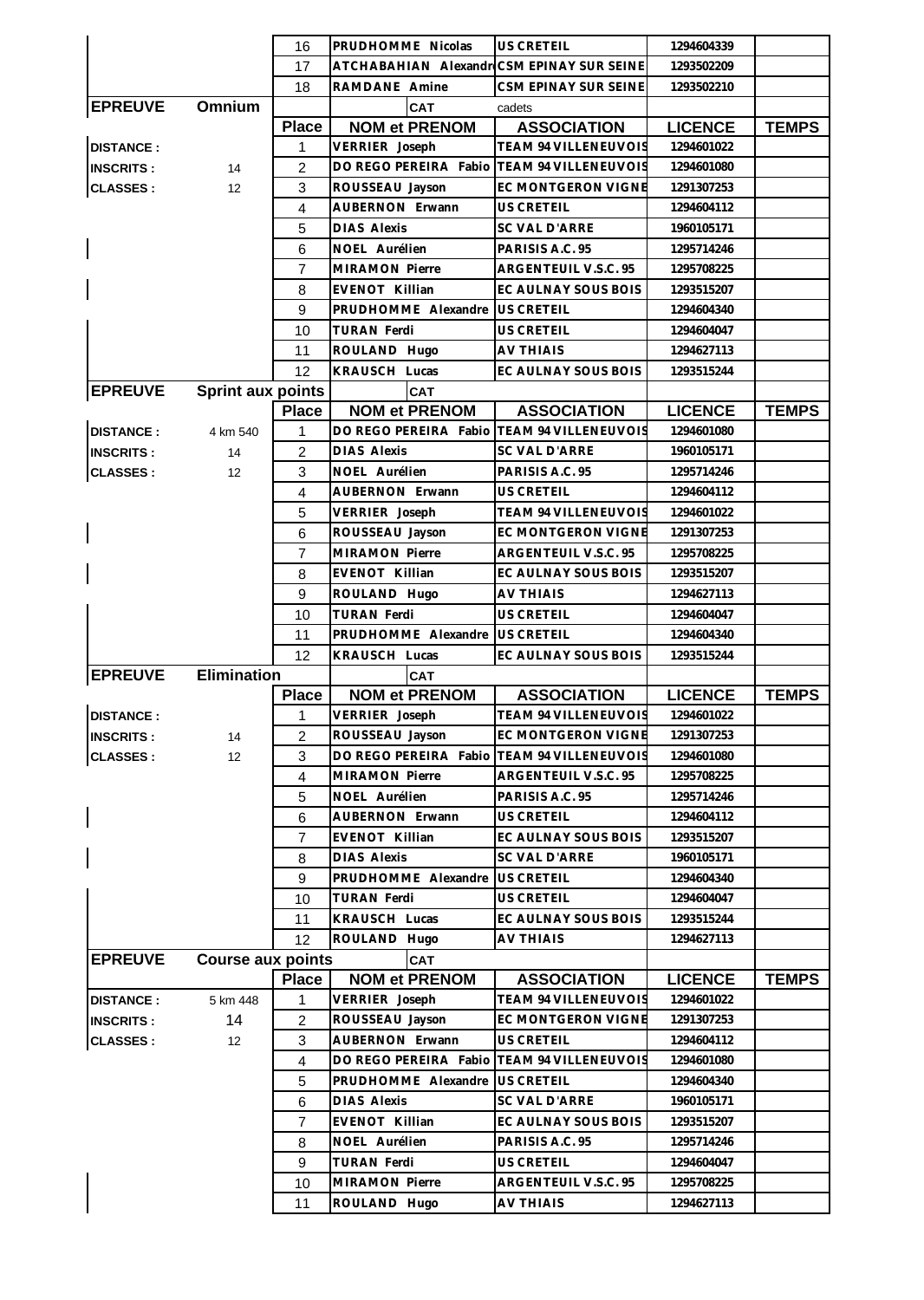|                          |                          | 12             | KRAUSCH Lucas        |                      | EC AULNAY SOUS BOIS         | 1293515244     |              |
|--------------------------|--------------------------|----------------|----------------------|----------------------|-----------------------------|----------------|--------------|
| <b>EPREUVE</b>           | Omnium                   |                |                      | <b>CAT</b>           | minimes cadettes            |                |              |
|                          |                          | <b>Place</b>   |                      | <b>NOM et PRENOM</b> | <b>ASSOCIATION</b>          | <b>LICENCE</b> | <b>TEMPS</b> |
| <b>DISTANCE:</b>         |                          | 1              | LE BRAS Justine      |                      | OLYMPIQUE C.V.O.            | 1295712133     |              |
| <b>INSCRITS:</b>         | 9                        | 2              | RENAULT Carine       |                      | LA PEDALE FERTOISE          | 1277102129     |              |
| <b>CLASSES:</b>          | 9                        | 3              | LECQUE Alexandra     |                      | OLYMPIQUE C.V.O.            | 1295712038     |              |
|                          |                          | 4              | <b>DURAND Alexia</b> |                      | PARISIS A.C. 95             | 1295714376     |              |
|                          |                          | 5              | <b>GOERGEN Laura</b> |                      | EC AULNAY SOUS BOIS         | 1293515260     |              |
|                          |                          | 6              | POLMONT Estelle      |                      | CSM EPINAY SUR SEINE        | 1293502064     |              |
| $\overline{\phantom{a}}$ |                          | $\overline{7}$ | GOY BAHOUM Océane    |                      | <b>TEAM 94 VILLENEUVOIS</b> | 1294601023     |              |
|                          |                          | 8              | ARNOUX Tifanny       |                      | CSM VILLENEUVE GARE         | 1292420045     |              |
|                          |                          | 9              | RANGUIN Christina    |                      | <b>TEAM 94 VILLENEUVOIS</b> | 1294604 EC     |              |
| <b>EPREUVE</b>           | <b>Sprint aux points</b> |                |                      | <b>CAT</b>           |                             |                |              |
|                          |                          | <b>Place</b>   |                      | <b>NOM et PRENOM</b> | <b>ASSOCIATION</b>          | <b>LICENCE</b> | <b>TEMPS</b> |
| <b>DISTANCE:</b>         | 2 km 724                 | 1              | RENAULT Carine       |                      | LA PEDALE FERTOISE          | 1277102129     |              |
| <b>INSCRITS:</b>         | 9                        | 2              | LE BRAS Justine      |                      | OLYMPIQUE C.V.O.            | 1295712133     |              |
| <b>CLASSES:</b>          | 9                        | 3              | <b>DURAND Alexia</b> |                      | PARISIS A.C. 95             | 1295714376     |              |
|                          |                          | 4              | LECQUE Alexandra     |                      | OLYMPIQUE C.V.O.            | 1295712038     |              |
|                          |                          | 5              | <b>GOERGEN Laura</b> |                      | EC AULNAY SOUS BOIS         | 1293515260     |              |
|                          |                          | 6              | GOY BAHOUM Océane    |                      | <b>TEAM 94 VILLENEUVOIS</b> | 1294601023     |              |
|                          |                          | 7              | POLMONT Estelle      |                      | CSM EPINAY SUR SEINE        | 1293502064     |              |
|                          |                          | 8              | RANGUIN Christina    |                      | <b>TEAM 94 VILLENEUVOIS</b> | 1294604 EC     |              |
|                          |                          | 9              | ARNOUX Tifanny       |                      | CSM VILLENEUVE GARE         | 1292420045     |              |
| <b>EPREUVE</b>           | <b>Course aux points</b> |                |                      | <b>CAT</b>           |                             |                |              |
|                          |                          | <b>Place</b>   |                      | <b>NOM et PRENOM</b> | <b>ASSOCIATION</b>          | <b>LICENCE</b> | <b>TEMPS</b> |
| <b>DISTANCE:</b>         | 5 km 448                 | 1              | LE BRAS Justine      |                      | OLYMPIQUE C.V.O.            | 1295712133     |              |
| <b>INSCRITS:</b>         | 9                        | 2              | RENAULT Carine       |                      | LA PEDALE FERTOISE          | 1277102129     |              |
| <b>CLASSES:</b>          | 9                        | 3              | LECQUE Alexandra     |                      | OLYMPIQUE C.V.O.            | 1295712038     |              |
|                          |                          | 4              | <b>DURAND Alexia</b> |                      | PARISIS A.C. 95             | 1295714376     |              |
|                          |                          | 5              | <b>GOERGEN Laura</b> |                      | EC AULNAY SOUS BOIS         | 1293515260     |              |
|                          |                          | 6              | POLMONT Estelle      |                      | CSM EPINAY SUR SEINE        | 1293502064     |              |
|                          |                          | 7              | GOY BAHOUM Océane    |                      | TEAM 94 VILLENEUVOIS        | 1294601023     |              |
|                          |                          | 8              | ARNOUX Tifanny       |                      | <b>CSM VILLENEUVE GARE</b>  | 1292420045     |              |
|                          |                          | 9              | RANGUIN Christina    |                      | <b>TEAM 94 VILLENEUVOIS</b> | 1294604 EC     |              |
| <b>EPREUVE</b>           | Omnium                   |                |                      | <b>CAT</b>           | Dames J & S                 |                |              |
|                          |                          | <b>Place</b>   |                      | <b>NOM et PRENOM</b> | <b>ASSOCIATION</b>          | <b>LICENCE</b> | <b>TEMPS</b> |
| <b>DISTANCE:</b>         |                          | 1              | RIBAULT Christelle   |                      | CSM VILLENEUVE GARE         | 1292420053     |              |
| <b>INSCRITS:</b>         | 8                        | 2              | <b>GAMBIER Kelly</b> |                      | CSM VILLENEUVE GARE         | 1292420192     |              |
| <b>CLASSES:</b>          | 6                        | 3              | VALIAVANOS Anaïs     |                      | A C BAZANCOURT REIM         | 751013074      |              |
|                          |                          | 4              | ARNOUX Audrey        |                      | CSM VILLENEUVE GARE         | 1292420009     |              |
|                          |                          | 5              | POLMONT Amandine     |                      | CSM EPINAY SUR SEINE        | 1293502165     |              |
|                          |                          | 6              | HAMMID Sophie        |                      | CSM VILLENEUVE GARE         | 1292420054     |              |
|                          |                          | $\overline{7}$ | Abandon              |                      |                             |                |              |
| <b>EPREUVE</b>           | <b>Sprint aux points</b> |                |                      | CAT                  |                             |                |              |
|                          |                          | <b>Place</b>   |                      | <b>NOM et PRENOM</b> | <b>ASSOCIATION</b>          | <b>LICENCE</b> | <b>TEMPS</b> |
| <b>DISTANCE:</b>         | 2 km 724                 | 1              | RIBAULT Christelle   |                      | CSM VILLENEUVE GARE         | 1292420053     |              |
| <b>INSCRITS:</b>         | 8                        | $\overline{c}$ | GAMBIER Kelly        |                      | CSM VILLENEUVE GARE         | 1292420192     |              |
| <b>CLASSES:</b>          | $\overline{7}$           | 3              | POLMONT Amandine     |                      | CSM EPINAY SUR SEINE        | 1293502165     |              |
|                          |                          | 4              | HAMMID Sophie        |                      | CSM VILLENEUVE GARE         | 1292420054     |              |
|                          |                          | 5              | ARNOUX Audrey        |                      | CSM VILLENEUVE GARE         | 1292420009     |              |
|                          |                          | 6              | VALIAVANOS Anaïs     |                      | A C BAZANCOURT REIM         | 751013074      |              |
|                          |                          | 7              | WEISLO Laura         |                      | CSM EPINAY SUR SEINE        | 1293502231     |              |
| <b>EPREUVE</b>           | <b>Course aux points</b> |                |                      | <b>CAT</b>           |                             |                |              |
|                          |                          | <b>Place</b>   |                      | <b>NOM et PRENOM</b> | <b>ASSOCIATION</b>          | <b>LICENCE</b> | <b>TEMPS</b> |
| <b>DISTANCE:</b>         | 7 km 264                 | 1              | RIBAULT Christelle   |                      | CSM VILLENEUVE GARE         | 1292420053     |              |
| <b>INSCRITS:</b>         | 8                        | $\overline{c}$ | VALIAVANOS Anaïs     |                      | A C BAZANCOURT REIM         | 751013074      |              |
| <b>CLASSES:</b>          | 7                        | 3              | ARNOUX Audrey        |                      | CSM VILLENEUVE GARE         | 1292420009     |              |
|                          |                          | 4              | GAMBIER Kelly        |                      | CSM VILLENEUVE GARE         | 1292420192     |              |
|                          |                          |                |                      |                      |                             |                |              |